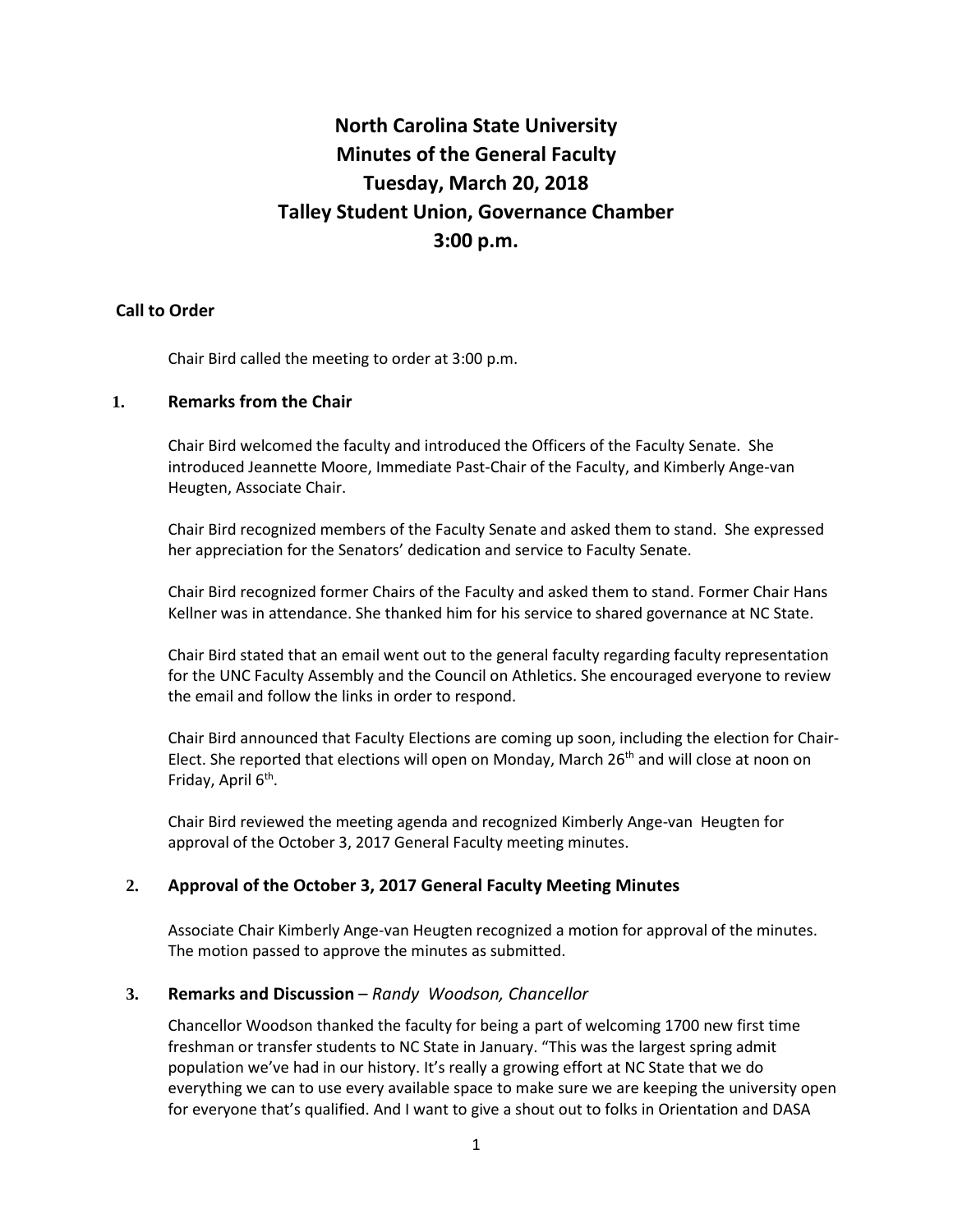and all the academic staff and counselors that did a lot of help a lot of new people feel comfortable coming into a campus in an off cycle." He added that for the first time in NC State history, they offered a number of qualified students the option of coming to NC State if they would defer their arrival to January when the university would have more room. "We offered that to over 1200 highly qualified applicants for the freshman class and we were a little overwhelmed that over 400 of them said yes. We estimated about 20% but that shows the excited that a lot of people have for our campus."

Chancellor Woodson added that with regard to admission for next fall, there are already over 30,000 applications for the freshman class of 4400 students. He stated that NC State continues to be seen as an institution of choice for a lot of people, for many reasons. "One of those reasons is that this is a campus that works hard to make students feel welcome but also because this is a place that affords so many of our students a high quality education for an affordable price."

Chancellor Woodson reported that almost every national organization – Forbes, US News – all of the rankings, Kiplinger, most recently, ranks NC State in the top 10 of best buys in higher education in the US. "Forbes just ranked us  $7<sup>th</sup>$  as best buy for out of state students and 9<sup>th</sup> for best buy for in-state students – which I thought was weird but what the heck – it's top 10."

On the faculty side, Chancellor Woodson reported that he and Provost Arden sent out over 20 letters to new University Faculty Scholars, a program that is in its  $6<sup>th</sup>$  year and is for early to midcareer faculty that are progressing in very competitive ways at NC State. "We love all our faculty but this is an opportunity for us to go through a peer-reviewed process to identify a number of up and coming faculty that are on an exceptional path here. Those awards have gone out."

Chancellor Woodson added that NC State recently was ranked by Forbes as one of the top 100 employers in the country for diversity, He explained that these are employers that support diversity among their employees and work hard to have a diverse workforce. "Of the top 100 employers, 14 of those were Universities, and we were one of those. When you look at the list, it's Harvard, Emory, Princeton – a lot of great Universities. It's great company for NC State to be in." In spite of being on the list, we haven't done enough." Chancellor Woodson added that the university is going through a very robust period of hiring faculty; a lot of that due to the turnover of faculty, and particularly due to retirement. He added that this is creating a lot of opportunities, which is a challenge because with the hiring of so many faculty comes the expense associated with space and start up. "This also affords us an opportunity to really focus on having a diverse workforce at the faculty level. This starts with making sure that we are scouring the world and looking for looking for talent that our students and others will look to for the leaders of the future. I hope you're all paying attention to that  $-1$  know you are."

Chancellor Woodson reported that on the faculty side, the university has also hit a top ten list. "We are fourth in the country in terms of faculty winning the Fulbright Scholarships. That is a good place for us to be – great universities are getting their faculty to compete for these scholarships." He added that Dr. Patrick Rand won NC State's first Distinguished Chair among the Fulbright Scholars this past year. He stated, "Only 2% of Fulbright Scholars receive this designation."

Additionally, he added, the university has had a number of faculty that have won National Science Foundation career awards this year. "This is a very competitive grant for our emerging faculty and gives them the benefit of five years of funding but also a great designation."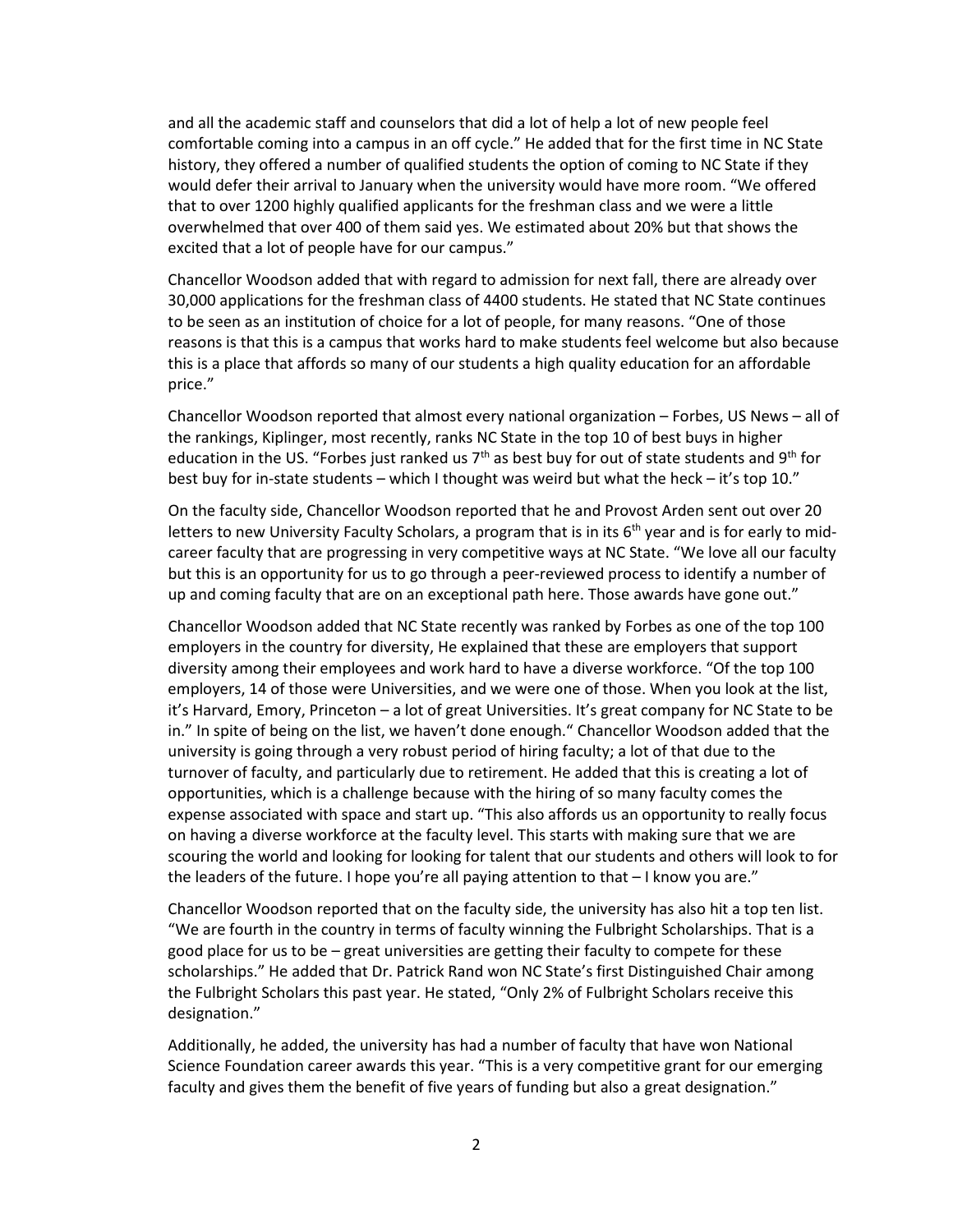Chancellor Woodson then gave a shout out to athletics administration, especially Athletic Director Debbie Yow. "We really are firing on a lot of cylinders athletically, and I know a lot of us only pay attention to a few sports. But the reality is we are competing. If you look at the ranking of athletic programs across the board, currently we are  $7<sup>th</sup>$  in the country. In fact, that promises to increase." He stated that the women's basketball team would be playing in Kansas City for the Sweet 16, and the baseball team is currently in the top 10 . "These are good things – the thing I love about it is that all 540 of these varsity athletes are competing hard, working hard, going to class and bringing a lot of distinction to our university. So a shout out to Debbie and all of her coaches who are doing a lot to build excellence here at NC State."

Chancellor Woodson concluded his remarks by thanking the faculty, staff and students who are participating in the capital campaign for NC State. "We are up to about \$1.2 billion of our \$1.6 billion goal. Our endowment ended the calendar year above \$1.1 billion. To remind you all that's a collection of over 4,000 separate endowments. Every endowed gift is a separate endowment, a separate agreement, funding a separate thing. So while I'd like to tell you that I have \$1.1 billion and the proceeds of it to do anything we all wanted to do, the reality is all of that is defined by donors." Chancellor Woodson added that the good news is that an increasing number of donors are focused on students and faculty. "We have tripled the number of endowed scholarships at NC State in the last five years. In the past year alone, we have created 71 new endowed scholarship funds, totaling over 400 new scholarships. Those are separate funds, funding more than one scholarship in many cases. We are over 200 endowed professorships at NC State now – around 90 something in 2010 – so that is growing. Good things are coming out of this but it's really 74,000 donors who are making this all happen."

# **Questions**

#### **(both questions from the audience were inaudible)**

Chancellor Woodson responded to an inaudible question regarding the independence of the Athletic Program.

"The facilities are self-supporting, the scholarships are self-supporting, but they are a part of the University and are accountable to the University. So if you think that is different, I will gladly point you in the direction of my Athletic Director, who will tell you who she feels accountable to."

#### **Remarks and Discussion** – *Warwick Arden, Executive Vice Chancellor and Provost*

Provost Arden brought greetings to the faculty. He then spoke regarding the COACHE survey. "We did the COACHE survey and do so every third year. The benefit of that allows us to benchmark ourselves against other institutions." He encouraged the faculty to please take the survey if they had not already done so. He explained, "It is a web-based instrument. They say it takes about 25 minutes and your unique link to access the survey is included in the email we will send out for COACHE. The survey will close on April 9<sup>th</sup>." He reported that the current leader in response rate was the Library, with a 45.21% response rate. He added that just slightly behind that, at 44.35% response rate is the College of Humanities and Social Sciences.

Provost Arden reported that there was some confusion with the UNC system office's employment engagement survey, which went out to both faculty and staff earlier in the semester. "We asked them to not do this survey as the same time as COACHE but they did not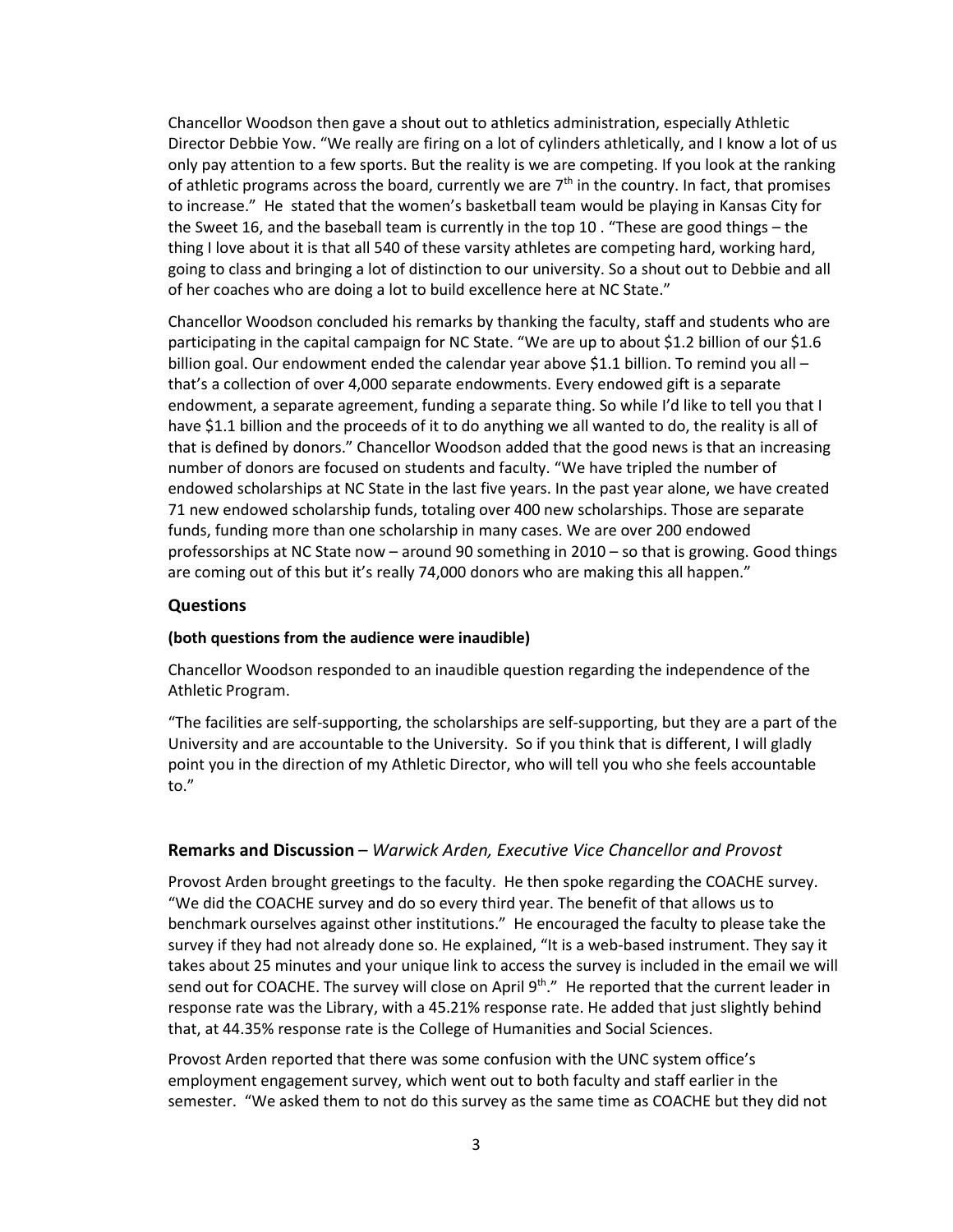listen. I know many of you have filled out the system employee engagement survey but please do help us with the COACHE survey as well. We look at the data closely."

Provost Arden stated that they are wrapping up the RPT process for this year. "We have about 100 seeking promotion and/or tenure, and about 50 seeking reappointment." He added that those will go to the Board of Trustees at their April meeting. He reminded the faculty that they are conducting the final RPT general information session this week, which is very helpful and will cover everything about the process.

He concluded by talking about the turnover we are having in faculty. "We have about 2100 faculty, including 1400 tenure track faculty on campus. In the last seven years, we have hired 470 tenured/tenure-track faculty. All of those, with the exception of about 70, were turnovers. Faculty were either retiring and moving on somewhere or other. That is a massive turnover, with well over a third of our T/TT faculty who have turned over in the last seven years." He added that looking at the demographics of the faculty today, there are 400 faculty who are eligible for phased retirement. He added, "So when you think about the potential impact over the coming years, that is an enormous amount of work. From my perspective, what I worry about is about making sure we have the resources to continue to hire great faculty and give them great startups." He stated that we all have to be very thoughtful about the fact that within a 10-13 year period, we will have most likely turned over two-thirds of the T/TT faculty at the University, which is really significant. "We all have to be thinking about mentoring faculty and helping faculty throughout their academic lifespan; new faculty coming in requiring mentorship, transition throughout the faculty lifespan, transition into retirement. "Expect Dr. Stewart and others in the office of faculty affairs to be helping us lead that discussion as we think through the turnover."

# **Questions**

None

# **4. New Business**

a. Statements by the two candidates for Chair-Elect of the Faculty

Chair of the Faculty candidates Hans Kellner and Fred Parker brought words of greeting to the General Faculty and spoke briefly about their backgrounds and qualifications.

# **5. Academic Integrity in a Technology-Rich Environment**

*Moderator: Dr. Sarah Ash, Faculty Senate Executive Committee*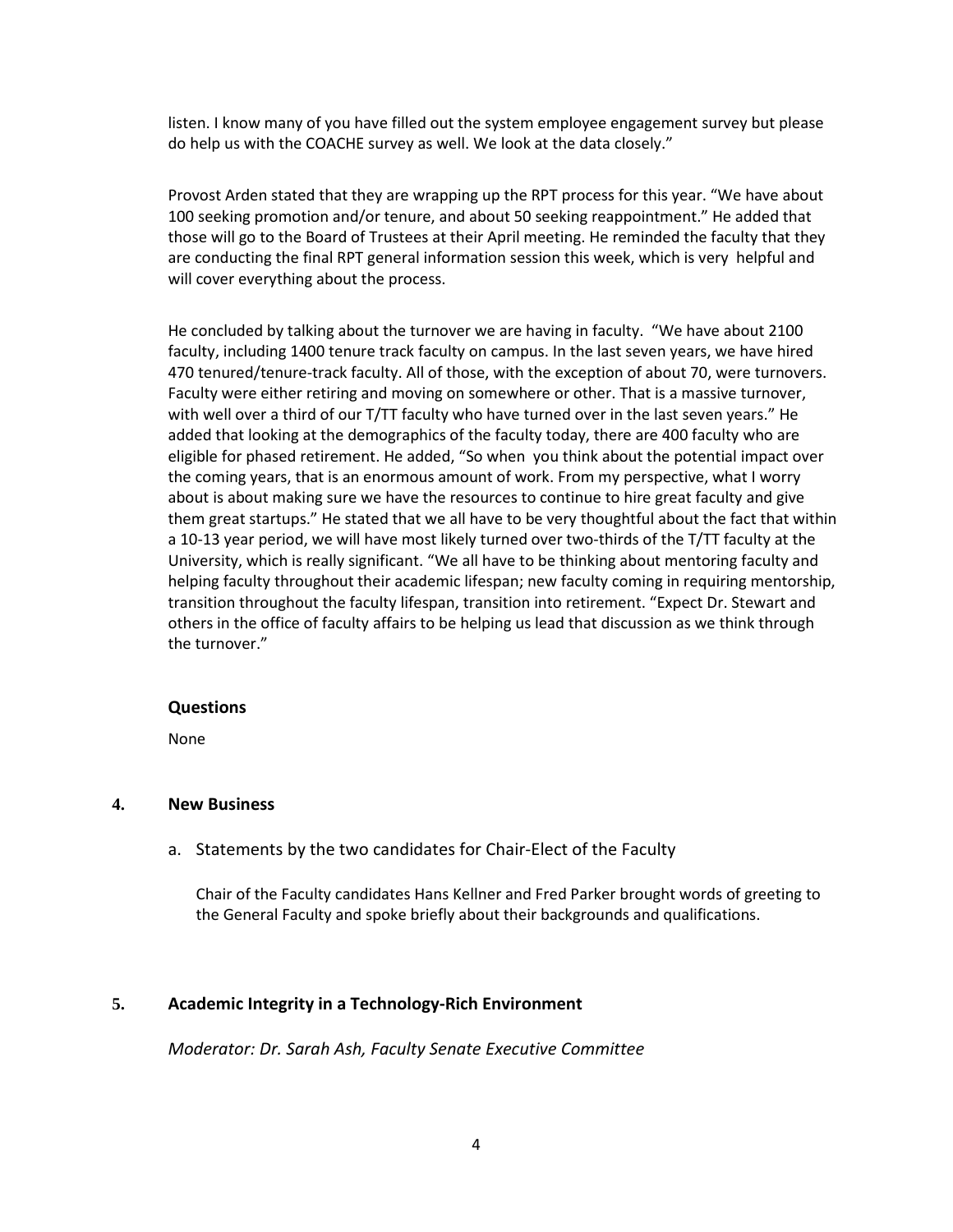**a.** *Each presenter will speak for 5 minutes* 

#### **Academic integrity perspective:**

*Thomas Hardiman, Director, Office of Student Conduct*

#### **Faculty perspective:**

*David Austin, Associate Professor, HSS, Teaching and Learning Technologies Neal Parker, Associate Teaching Professor, Poole College of Mgt.; Faculty Senator* 

#### **Technology perspective**

*Tim Petty, Associate Vice Provost, Online and Distance Education Ken Royal, Associate Professor, College of Veterinary Medicine* 

Moderator Sarah Ash brought greetings to the faculty and provide background regarding the panel presentation. "This panel came about as a result of two issues of concern that were raised around the same time that both had to do with what happens now when we have this technology-rich environment? Our goal here is to help faculty be aware of what might be happening. I think sometimes we tend to be very naïve about things like this but also come up with some concrete suggestions for things that we might do to be proactive, as well as react to situations that might be happening. We hope that you will leave here with some good ideas."

Dr. Ash introduced the panel and each member gave a few background details from their own unique perspective.

#### **Academic integrity perspective:**

*Thomas Hardiman, Director, Office of Student Conduct*

"When we talk about our office we really like to share that our office is to educate. Some of the things to talk about with our office are as follows:

**Support mechanisms for faculty** – We are here to help guide you through this referral process if you encounter academic integrity issues within your classroom. One of the things I like to share with faculty is that you are not the judge, jury, executioner and decisionmaker in this process. Leave that to us. That is our job. With our process, you are simply making a referral based on the information that you have available that you have presented to the student that you think may be a violation. We will then take that information, we will take your student's response and we will evaluate it and act accordingly, under our policies and procedures.

Some of the trends that we are seeing – students cheated 150 years ago and 50 years ago – today it just looks different. Teaching looks different than it did 100 years ago, as do assessments. Making sure that we are taking that proactive stance but balancing out the needs of being proactive with also the fact that if I'm the student, to complete those assignments with integrity. It's on the students to do honest work; it's on the students to not cheat. It is that shared relationship between the faculty and that student – students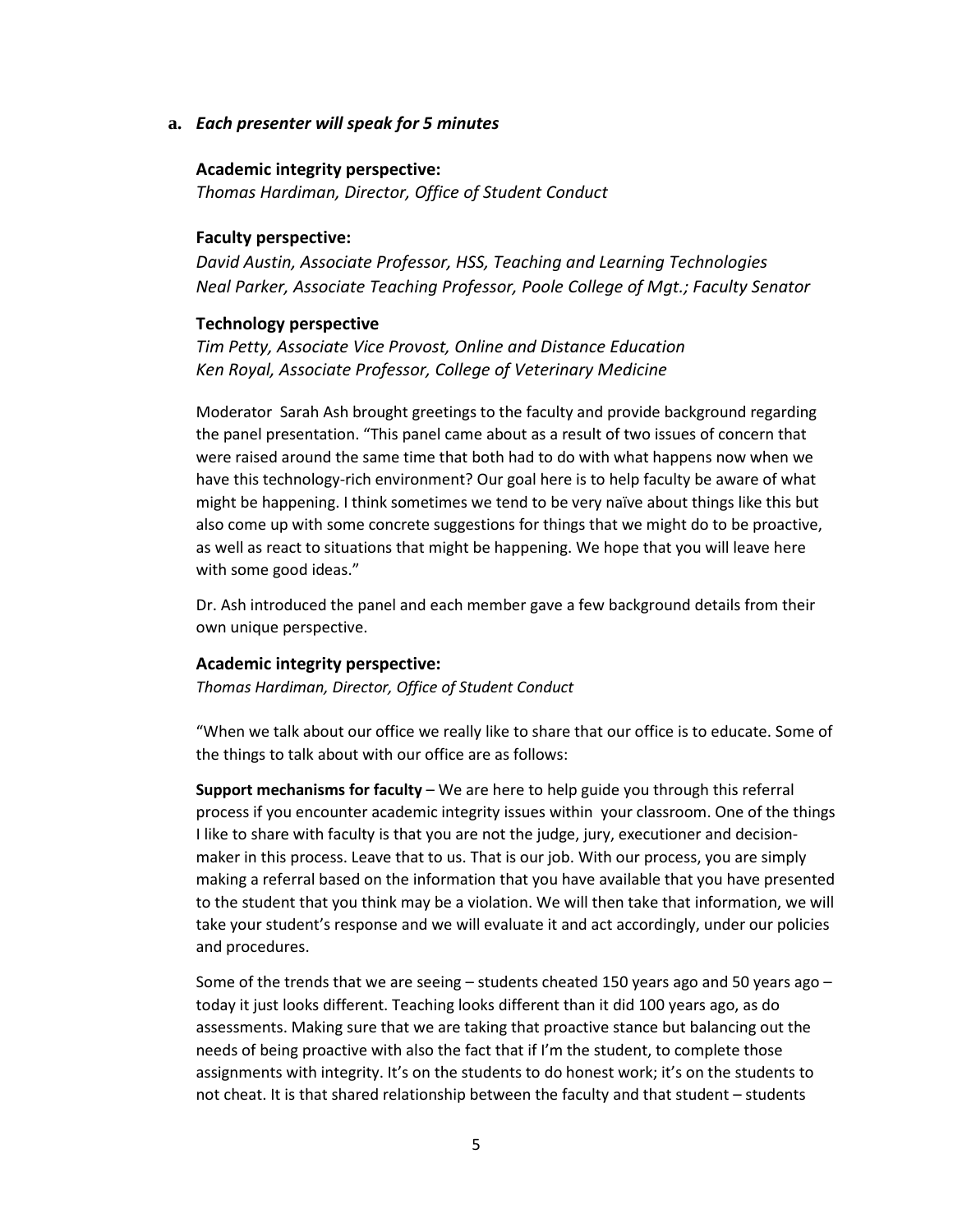need to have a knowledge of expectations and from the faculty side, they can do so much to put some of those expectations out there but ultimately the students are a shared partner in that role and they need to be completing their assignments with the utmost integrity possible. Know that my office is here to collaborate, we are here to partner. We are here to guide you through it, because this is not what you signed up for necessarily, in terms of the number one priority for your position, but it's a responsibility of your position."

#### **Faculty perspective:**

*David Austin, Associate Professor, HSS, Teaching and Learning Technologies Roundtable*

**"**When I raised this as an issue of concern, I asked three questions:

- *– To what degree are instructors aware of technology-aided unauthorized collaboration on tests?*
- *– Are there technically feasible solutions for prevention of remuneration?*
- *– If they are technically feasible, are they legally permissible*

Students arrive here after many years of no child left untested, which encourages them to conflate gaming with taking tests and learning. In larger GEP courses outside a student's major, they will often feel a greater indifference and have little direct contact with instructors. Some will resent having to take the course. It's not easy for students to manage five courses and a couple of labs, 20 hours of work off campus. That puts them under a lot of pressure as well. All of this makes cheating more likely and effective remedies are required.

Cheating is especially difficult to detect and prevent in courses with larger enrollments with no TA's. I'm not sure how many courses are like that but I teach one of them. Assigning essays and papers in courses like that where it's easier for you to control things isn't feasible when you teach 150-200 students. Grading is difficult when you have no TA's at all. What I do instead is give four exams and 20 micro-quizzes – each multiple choice question requires sophisticated reasoning and each question has multiple alternative versions. The order of questions and the choices are randomized and I tell the students I do all of that – I tell them that by telling them that there will be many versions of the exam and remind them that it's not likely that your version is the same as anyone else's.

There are over 130 cheating facilitation sites, social media, etc., that are active and they often contribute materials to these sites or sell copyrighted material to them. My practice is to allow group work because I believe you shouldn't make laws you cannot enforce. I give students up to 24 hours to work on their exams so they can have time to think. The result of the strategies that I use is that the mean score of over 15,000 students is about 62% plus or minus 12%. That's pretty good control after acknowledging what's going on – it doesn't help them very much. I encourage strongly that we collect information about how things actually stand here; I do not know how things stand outside my classroom."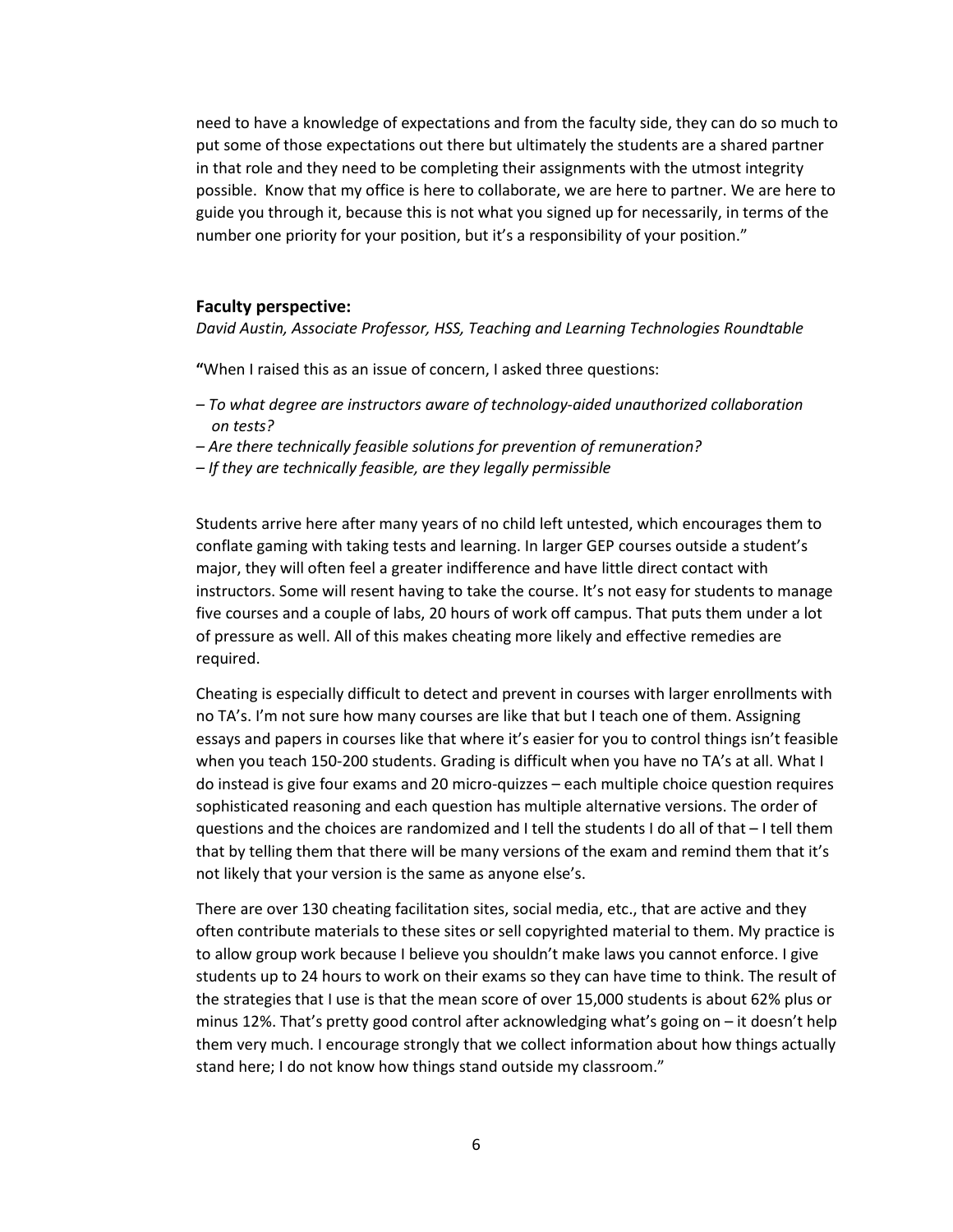#### **Faculty perspective:**

*Neal Parker, Teaching Assistant Professor, Poole College of Management; Faculty Senator* 

"I don't think this problem will be solved with technology. Technology helped create the problem, certainly, but I don't think that technology is going to be the solution to it. What we see here is – it's very difficult for a student to get away with cheating in the lab in which I teach. The probability of them getting caught is just astronomical; everything is recorded. There is no reason to cheat on an exam when you are going to get caught. So what we have here is irrational behavior. To some degree, it's a morality issue and to some degree it's a psychological issue. When you ask a student why did you do this, they just … I've never gotten a satisfactory answer in a student conduct hearing – they just honestly don't know why they're doing it. So there's that. Also one of the things that people underestimate – they constantly underestimate technology and its ability to bring change, but they also consistently overestimate its ability to solve their problems.

Twenty years ago, if I told you that some of the largest companies in the world would be tech companies or internet-based companies, you would have said I was crazy. If I told you 15 years ago that every single one of you would have an NSA-approved surveillance device in your pockets right now, you would have told me I was crazy. If I had told you 10 years ago that every single test bank had been compromised, you would say I was crazy. So if we're not looking ahead in this, and looking ahead constantly, we're going to find ourselves very very quickly behind the curve. Technology keeps getting better. Think about what's possible today and then think about five years from now, if we don't do anything, you're going to have a really serious problem. Technology isn't going to solve it- it's going to be a mixture of people, policy and procedures."

Dr. Parker prepared and distributed a document with tools, options and techniques and anti-cheating options. He stated that he is experienced in all of them; some work better than others and are very good for catching cheaters. He added that you have to have basically two things – you have to have overlapping tools since no one tool is going to do anything at all by itself.

#### **Technology perspective**

*Tim Petty, Associate Vice Provost, Online and Distance Education Ken Royal, Associate Professor, College of Veterinary Medicine*

Please see this portion of the presentation here:

[https://facultysenate.ncsu.edu/files/2018/10/Academic-Integrity-Panel-Presentation-](https://facultysenate.ncsu.edu/files/2018/10/Academic-Integrity-Panel-Presentation-March-20-2018.pdf)[March-20-2018.pdf](https://facultysenate.ncsu.edu/files/2018/10/Academic-Integrity-Panel-Presentation-March-20-2018.pdf)

# *b. Q and A / Discussion*

*Faculty Member:* I have had a great interest in detecting and deterring plagiarism. One thing I've found with students is that they've been told over and over "don't plagiarize." They have not been told why it hurts them to plagiarize. I am wondering to what extent does our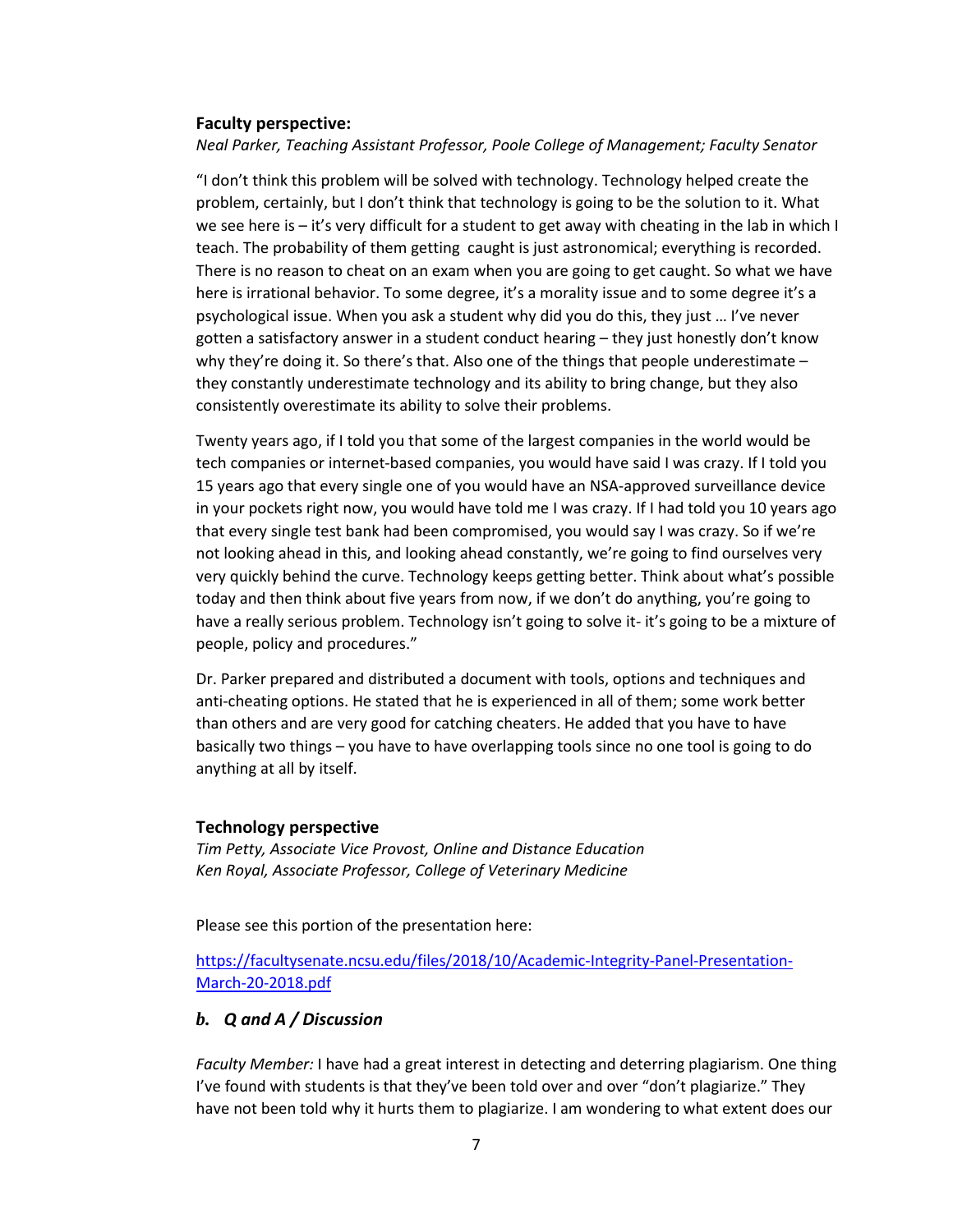message goes out to the student body as a whole that the person who they're really hurting is themselves. It's more of a question for us as a faculty; do we teach the benefits to the student, of learning, as opposed to the fear of getting caught cheating?

*Neal Parker:* The conversation that Tim and I had about this is that we are really of the opinion that, especially during the orientation process when talking about student conduct – when the student is found responsible for some kind of academic integrity violation, one of the options that they have them do is have them go through this training CD and then have to write a reflection paper on it. Tim and I were saying why don't we make them do that during orientation so they know what academic integrity is and why doing this devalues their degrees – it waters it down. They're not just hurting themselves, they're hurting our brand.

*Thomas Hardiman:* Yes, we have an intervention in our office that has a good foundation for intervention. We have been working this year with the ITT team in DASA to actually transfer the information that we want to put in there in order to complete this academic integrity module. It is going to geared towards pre-test, intervention, post-test, case study, reflection. The ultimate goal is to have it in our first year as an intervention for students coming through our process. My ideal goal would be to have it as a preventative measure. We have an established approved message that is communicated by the faculty to their students. This is a priority – creating an intervention that is a little more modern—day. We are going to try to take these steps to create an intervention, but the look to the long term is make it more self-preventative.

#### *Faculty Member:* Is this something that could be incorporated into courses?

*Thomas Hardiman:* It could be incorporated into whatever folks like. We would have it available and accessible through our website and whatever course wants to have it – if we made it a mandatory completion requirement, obviously all the things that go into effect with that. The possibilities are endless with that. The idea of getting a module out there, first for intervention and then once we have it for intervention, then taking a more preventative approach.

*Faculty Member:* So you had said that when there are academic issues we only refer them, but my experience has been that when I referred them – and this happened about three years ago – but the office came back to me and said what do you want to do about it? My experience was that when it comes to a student, anything over a warning is extreme and over-the-edge and it will bring them to tears and become very dramatic. So I have since put in my syllabus that if you cheat on homework, it's a 0; if you cheat on a mid-term, you fail. And I specify that because I didn't want to have to address that and come up with the corrective action after the fact. I know there's not a general policy so there's not a consistent approach. I think that's what we really need so there is guidance that is University-wide policy.

*Thomas Hardiman:* So if you're making a referral, then part of that referral is a recommendation. So you, as the instructor, get to make the recommendation as to what you feel the penalty should be and if you feel there are any other recommended measures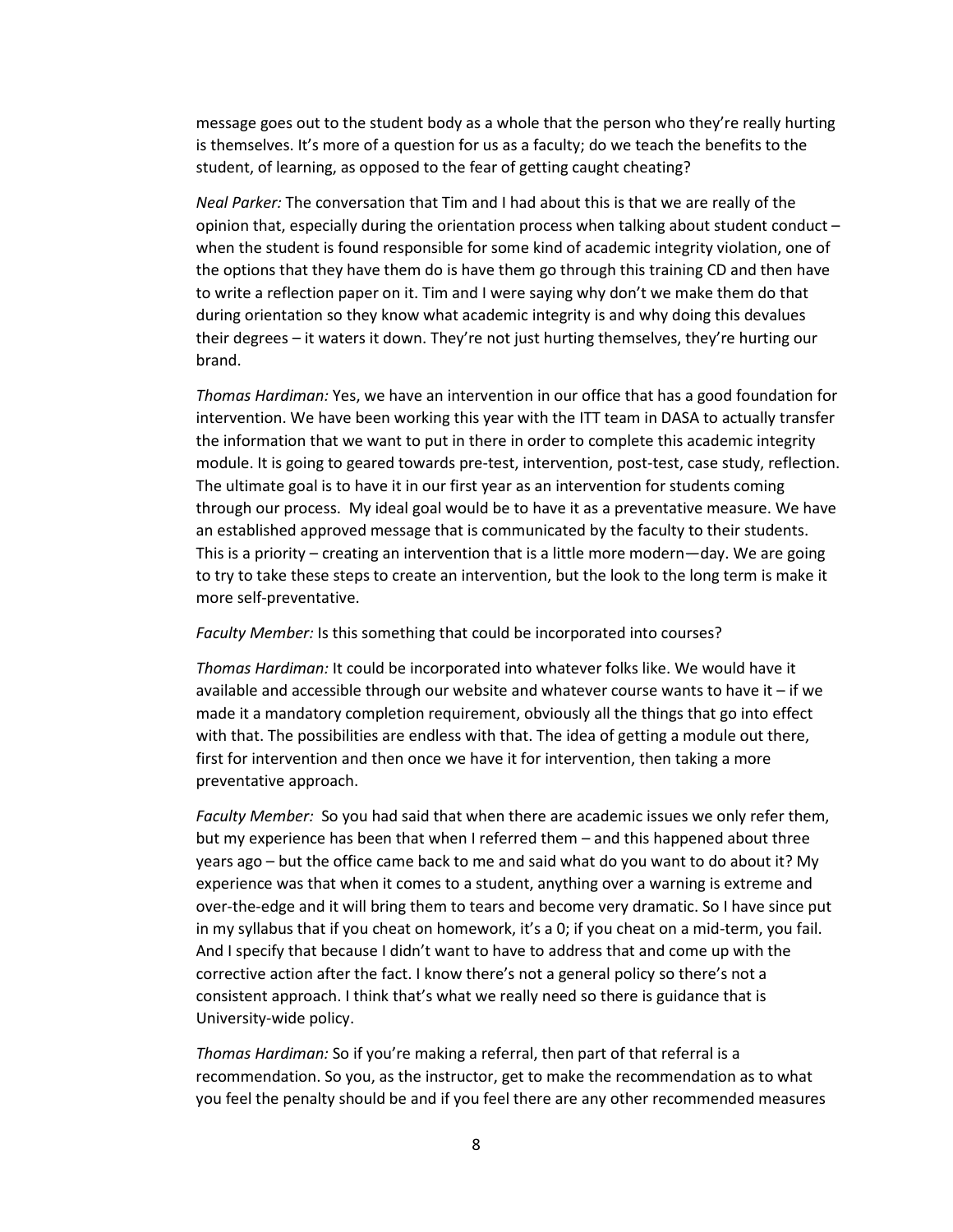that would be helpful, given this academic misconduct. We then take it and in 85% of our cases, we take that recommendation and if the student agrees to that recommendation and everything in our review suggests that this is what happened and this is what happened, then we will accept that recommendation. In those cases where we review it and the student either has prior misconduct or the faculty member may have said "here's my recommendation," when we evaluate the actual conduct and we see that there was an intentional action to cheat or to plagiarize, there was forethought and there are aggravating factors, we are going to conduct a formal review of that. It may lead to more than just that first violation slap on the wrist. So we may review further.

I will respectfully disagree with respect to the recommendation – and here is why. Each of your disciplines is going to vary and how you assess assignments is going to vary. Included in that is a strata of disciplines and the strata of undergraduate, doctoral and professional work. So the expectations for integrity and the ramifications may look different in different stratas in the academic sphere. And that's okay. The weight of an assignment and the ability for a professor to have discretion over what the academic penalty should be is then up to that faculty member without restrictions or being boxed in by a set of guidelines or principles. We want you all to have that freedom and that discretion. In the vast majority of cases, we are going to take your recommendation for the grade penalty and honor that unless there is something very compelling that says we shouldn't. That rarely happens.

I think it is very valuable to have the accountability conversation with your students on the first day of class so that if you do have a referral and you're having that accountability conversation, it's really part B. You've already had the initial conversation with everyone and you've laid out the expectations in your syllabus. It makes it a lot easier to address the conduct on the back end when you've set the expectations up on the front end.

*Ken Royal:* I think the CVM has a good model for this because it's something we have struggled with. Our faculty sometimes have a viewpoint that any infringement would be grounds for expulsion. What happens is that under those circumstances, students are reluctant to speak up and blow the whistle when they see something if the consequences are that extreme. We came up with punishment that fits the crime and developed a methodology to do that; a couple of years ago we presented to the faculty about 35 different types of academic misconduct offenses and asked them to rate the severity of those. Then we created a ruler that showed that the collective faculty agreed upon as to least severe to most severe. Then we had the Academic Performance Committee look at it and make their decision based on the severity of the misconduct. This might be something that other departments and colleges can do because the disparity between the disciplines is so huge that one size will not fit all, but it may work for your department or college.

*Faculty Member:* I've been working with that committee over the past few months and they have a rubric set up as guidelines. The core value that undergirds that these are students in the CVM and we have a higher expectation on them and they should have a higher expectation on themselves, given where they are in their academic career. That is the motivation that they've prompted that feeds into that approach.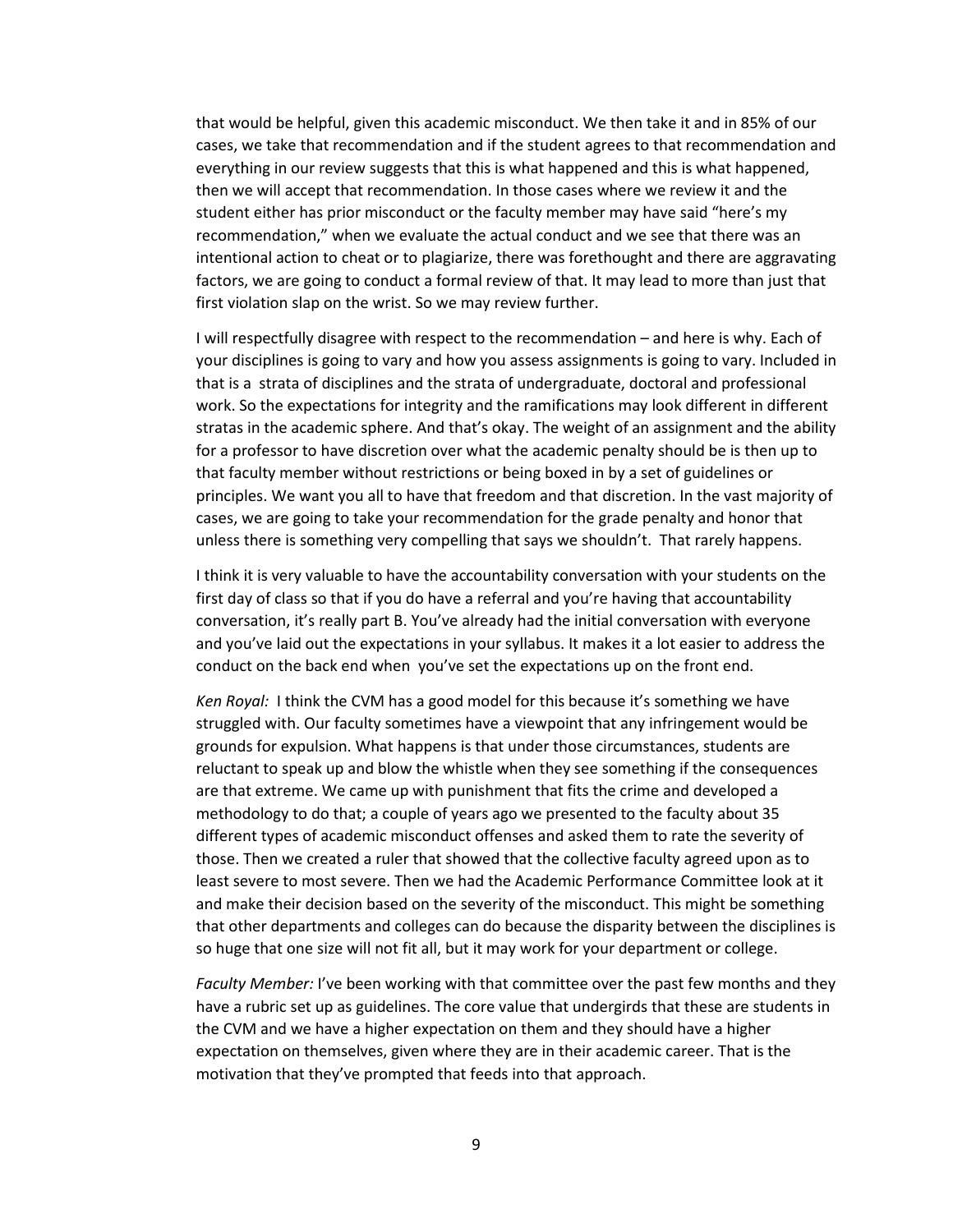*Neal Parker:* We realized when we were talking that one of the big advantages in the class that I teach is that if the student just didn't bother taking the exam and they get a zero, but they made A's on everything else in the course, they'd still make an A in the class because this class is fundamentally different than other classes at Poole. As a result, I lowered the stakes across the board – the exams count far less than most of my peers. By lowering the stakes, the pay-off for cheating is lower and the expected value is lower.

*Faculty Member:* I am in computer science and am the course coordinator for our freshman course. I feel like we do a pretty good job of detecting people who have worked together. In the last year, I'm seeing something that I've never seen before. I write up all the projects and the students post them on Chegg.com what I have written up. Somehow that just seems worse than working with another student. We are meeting with Tom on Friday about this, but a couple of questions I have are would the University take legal action against this website because they have posted my material, and would the University get an account at Chegg.com to get the answers that they're providing so we can match them up against the codes that our students are submitting so we can detect who is doing this.

*Neal Parker:* I have seen the University order a website to take my projects down.

*Faculty Member:* I have done that. I asked them to take down eight projects, and they took them down immediately. But at this point, the last three projects are all posted on Chegg.com. It's just the thought of somebody posting it there, even if they don't get the answers, just the fact that they would post my project there, that seems much more serious to me than cheating with somebody.

*Neal Parker:* If you thought ten years ago that every single publisher test bank would be compromised, you wouldn't believe me. One of the things that Tim and I discussed is that we would like to see an ongoing task force that would look into these issues. This is not teaching with technology - this is kind of the opposite really.

*Ken Royal:* The research literature says that basically any exam items you come up with is your copyrighted material, so the moment you put idea to paper, it becomes intellectual property. So that's the approach I would take with those websites.

*Faculty Member:* I've had them take it down, but I don't want to even have it there.

*Faculty Member:* Several years ago I actually would put the academic integrity code in my syllabus and then I would tell my students that if they cheat in my class I will take them to court. I would tell them I had students expelled for doing this in my class and the other thing is that not because of what they did in my class but because they were repeat offenders in chemistry and in math. By the time they got to me and they had cheated on an exam, they definitely didn't want me to report it at all because they knew that was their third offense. So that is why it is important to report and to go through the system.

*Thomas Hardiman:* We do track, we track all the referrals and all of our cases that come through. We have a database as well. You would be surprised how many times, every semester, we have video footage of a student cheating in DELTA. DELTA submits the incident report to our office, they submit it to the faculty member. We get it in our office,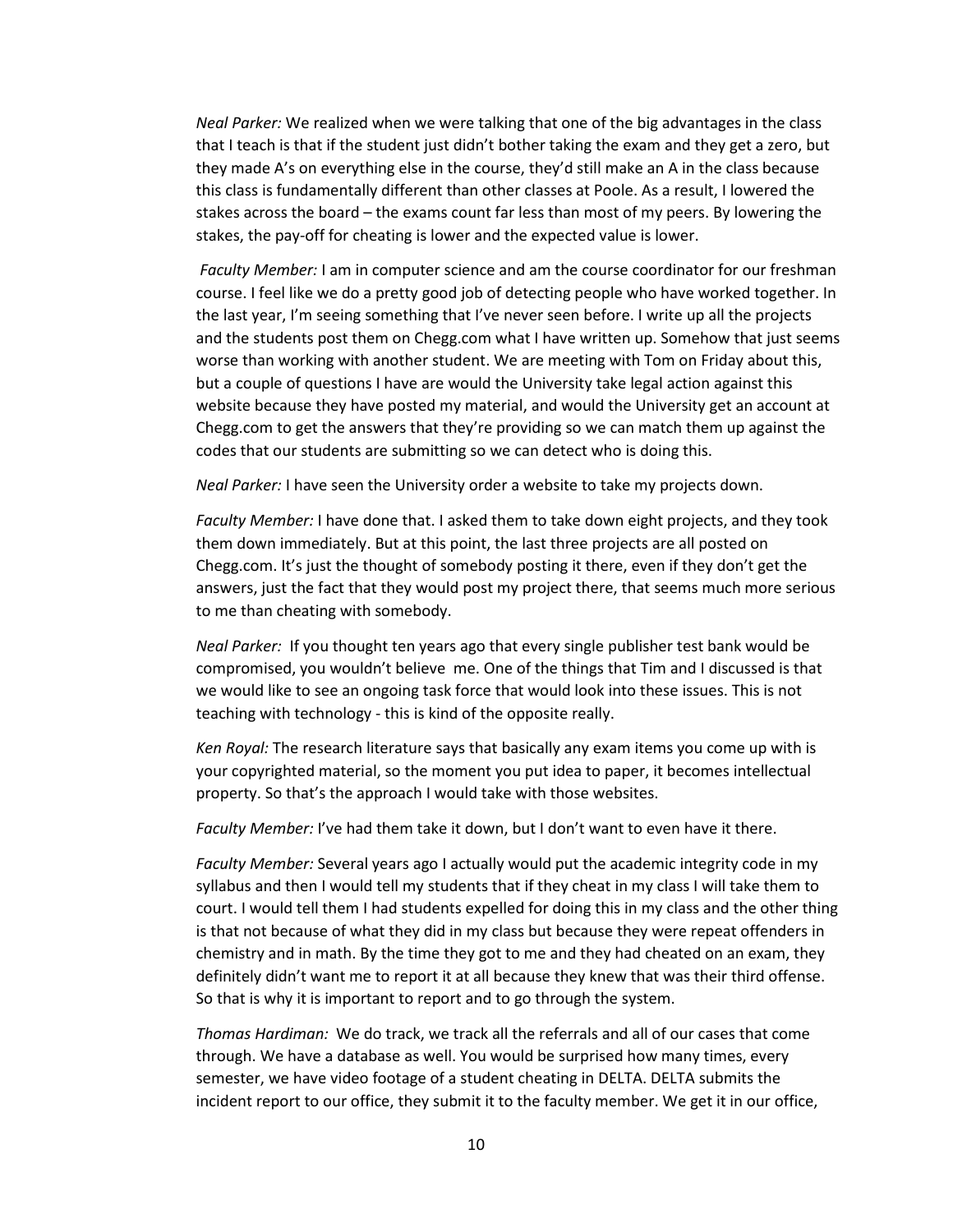we report it back to the faculty member. The faculty member says "I don't want to proceed with the process - I will handle this internally." We have now started taking a more robust action on this, but coming in, that was the culture that we were addressing. There was a video camera right there that showed the incident.

*Faculty Member:* There is something we are not talking about here, and that is the underlying "fear factor" of faculty. There is a lot going on out there. I know that personally, years ago, I had \*\*\* written on my door and on my house egged and toilet papered just before graduation. I don't know what happened but someone was mad about something. When you talk about faculty really wanting to report and then some of the crazy stuff that's going on, I think we have to talk about those in tandem because there are some concerns about retaliation.

*Neal Parker:* Cited a policy about the responsibility to report academic misconduct to the appropriate authority. So when something happens, am I obligated to report it? Do I have to? That seems to be more or less what this is saying. I know a lot of my fellow faculty members that don't do it because it is a burden. If the burden was lessened, I think the throughput rate would go up. I'm not saying the process is flawed, but the amount of time all in one day, it basically takes over the entire day because it starts at 4:00 p.m. and some go until 11:30 p.m.

*Thomas Hardiman:* About 85% of our cases of academic integrity are resolved similar in a manner to you discussed in a faculty member's office. That is the vast majority of cases. When we are having the hearings, for the vast majority of those, it is typical because we are looking at whether the student should be removed from the university. There are some where the student is denying the charge and will fight it, but generally that is not the case. Sometimes our best effort for everyone does take time.

*Faculty Member*: It seems like our syllabi are growing every year with information and maybe too much information where you get lost - what is allowed, what isn't allowed and that adds another four or five pages. And no one looks at it because all of the information is now diffused over multiple pages. At what point do we, as a faculty or as student conduct, decide the excuse of "I didn't know," when does that not hold water anymore? How far can they get with that excuse? Generally speaking, when does it come to that point?

*Chancellor Woodson:* I think if we're not careful, we can have the same kind of overload for orientation. We talk a lot about everything, so I do worry about this and how we accomplish all of these things. Your point is well-taken.

*Faculty Member:* I actually have a good answer for that. Is it reasonable that you should have known? And that could be - is it listed in the syllabus? No, but is this a general academic expectation for you as a member of this community? Yes. We cannot be in a position where we have to lay out every single example of what cheating is, but should you know that that's cheating? Yes. And I think it's fair to hold our students to that expectation.

*Neal Parker:* I had a hearing where a student said, "I didn't mean to do this - to cheat." And the officer looked at him and said, "Your intent has nothing to do with it."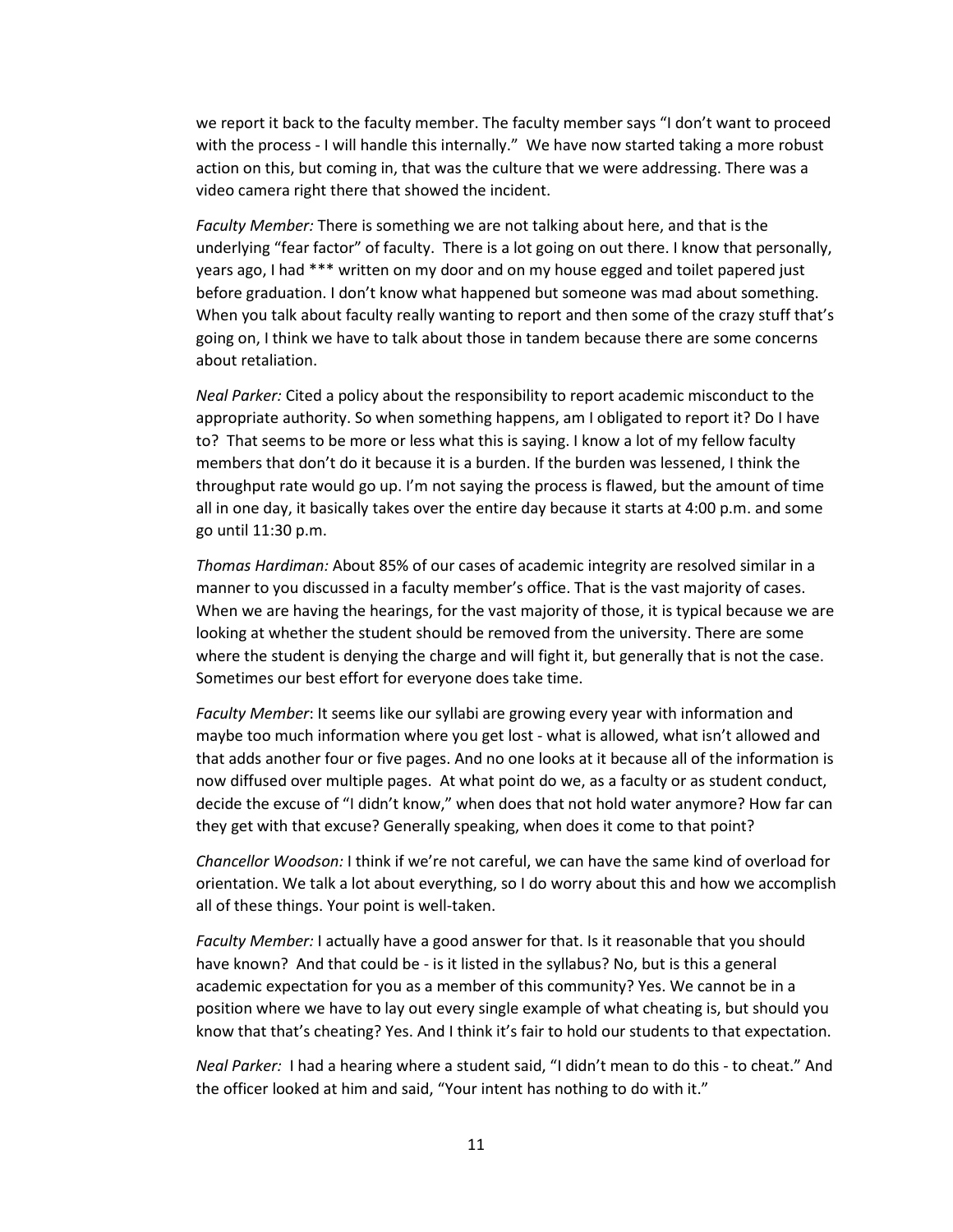*Faculty Member:* I do think, just based on an experience I had last year, that sometimes to students, maybe it's not so obvious. I use TopHat, which is an in-class student participation program and I discovered that there was a student at home who was being prompted by her friend that I had put up a question and told her to go and open up TopHat." And she did that and responded to the question and I realized later on that she wasn't in the class and I confronted her. And she said I was just trying to keep up with the class, not realizing that I was also using that as a resource of your grade for attendance. To me, I could see her making the argument of, "Oh, I was just trying to stay engaged with the class," but I have learned to put that on in my syllabus now. We will never stay ahead of technology but we always have to decide at what point do we let it ride and say there's a limit to what we can do, and what are the simple things we can do to be more proactive.

*Faculty Member:* While we are focused here on how students can use technology to cheat, it's worth pointing out that the technology also makes it easy to track them. It works to help us as well.

*Faculty Member:* Thank you for the well-balanced panel. A couple of issues that haven't been brought up and one of them is disability studies and the way in which they would handle examinations for extreme cases that require special situations. The other has to do with real distance testing. If I am teaching a course and someone in Winston-Salem is taking it, how is the examination to be handled in that situation? There is a big bureaucracy handling that kind of thing - dispersed testing sites and that sort of thing. That would be another interesting topic. I wanted to say that if students don't know right from wrong in academia, just shelling out these syllabi and endlessly picking on little details about things you can and cannot do makes it worse. Because then they look for ways that aren't mentioned there.

*Neal Parker:* I use Delta's testing center and I had a student this semester who apparently cannot use a calendar. She traveled to Atlanta in the middle of exam week and so I called the testing center and they had a really good solution for remote testing. Can you speak to that Tim?

*Tim Petty:* For students who are truly distant, we use a service that is contracted through the UNC system office called ProxyU that uses a webcam-based monitoring to essentially watch students using their own computer while they're taking the exam. This includes screen monitoring and the company puts a code on the student's computer to monitor what they are doing so they cannot have another screen up that you don't see. This is one of the solutions that we have, besides working with equivalents of our testing center here at DELTA that exist at other sites.

#### **6. Old Business**

*Carolyn Bird, Chair of the Faculty* Report on Faculty Senate activities to date

Please view the report on Faculty Senate activities here: